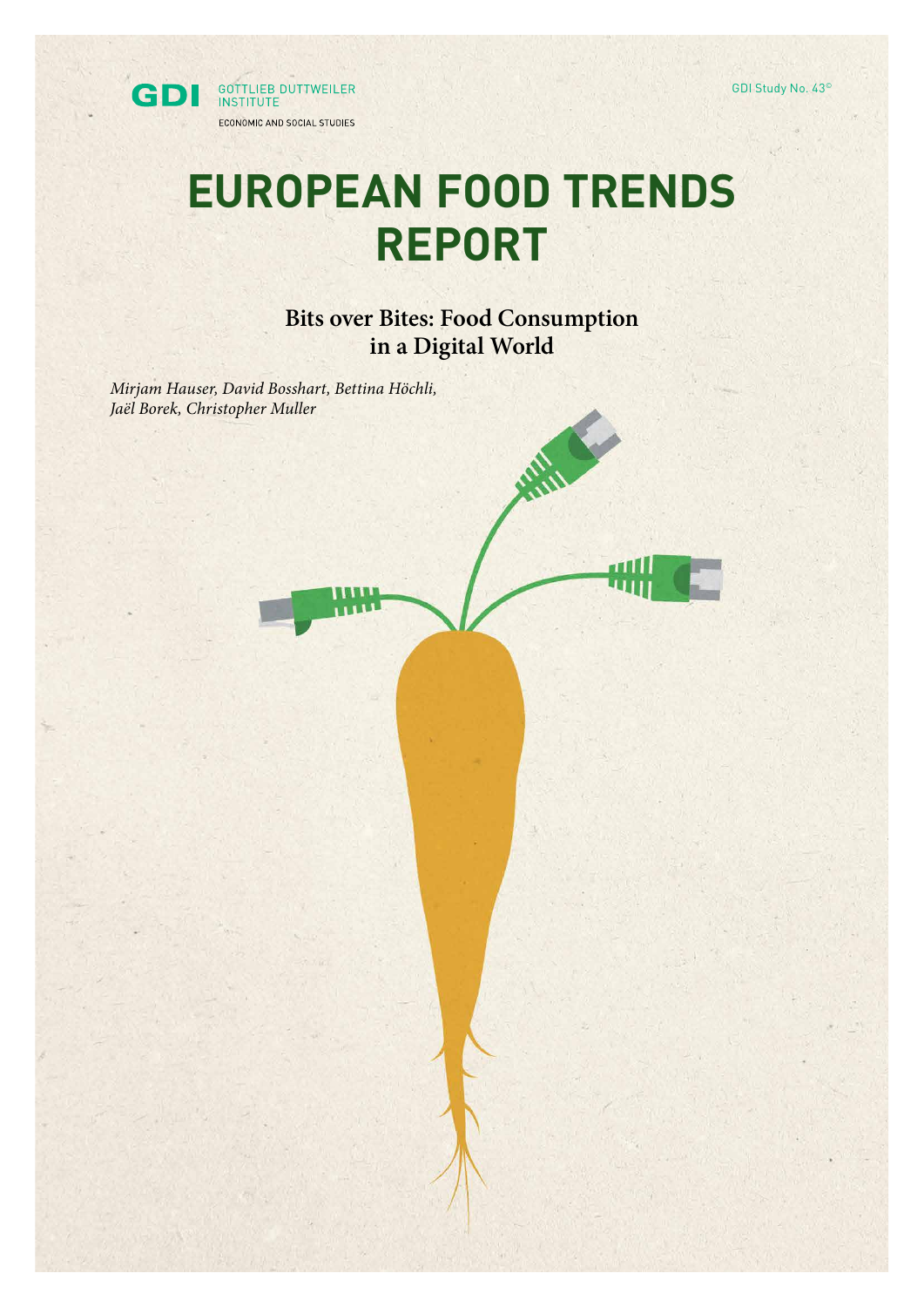# **Imprint**

**GDI Study No. 43**

**Authors** Mirjam Hauser, David Bosshart, Bettina Höchli, Jaël Borek, Christopher Muller

### **GDI Research Board**

Alain Egli, Karin Frick, Martina Kühne, Detlef Gürtler, Marta Kwiatkowski, Daniela Tenger

**Contributor** Myriam Zumbühl, Zurich/New York, www.myriamzumbuehl.com

**Editorial Team** Esther Banz, Zurich, www.buerobanz.ch

**Translation German into English** John Richardson

**Graphics and Design** Rüdiger Joppe, Joppe Berlin

© GDI 2015

ISBN: 978-3-7184-7098-3

#### **Published by**

GDI Gottlieb Duttweiler Institute Langhaldenstr. 21 CH-8803 Rüschlikon/Zurich Tel. +41 44 724 61 11 info@gdi.ch www.gdi.ch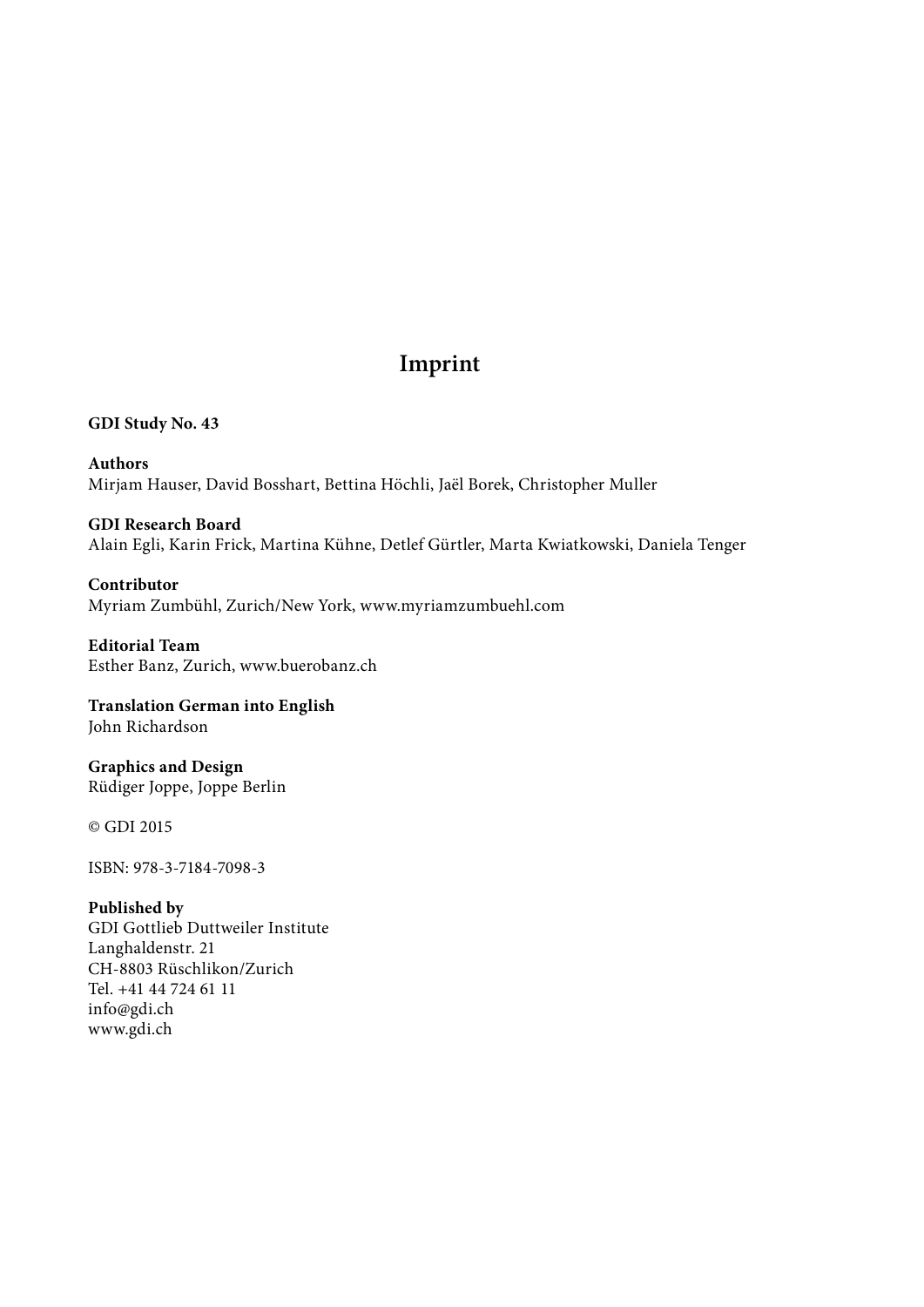## **Contents**

#### 02 **Summary**

#### 05 **Introduction: Digital Dash for the Last Mile**

#### 19 **Everyday Eating: Case Studies of Swiss Customer Journeys**  Weekday vs. weekend: How families eat today How parents shop: Waiting for the digital breakthrough Question of trust: Self-prepared beats convenience Food journeys today and tomorrow

#### 28 **Digital and analogue: Food Trends in Europe**

 1. Good food goes mainstream: Green smoothies as symbol of the new religion of eating

2. Smart mama: Digital assistants help rebuild trust around food

3. Staging culinary pleasures: From shop to theatre

 4. Fine canteens, food trucks and salad vending machines: Good food at work

5. «Google food»: And the next digital game changer is …

#### 69 **Conclusion**

#### 74 **Appendix**

 Overview of all examples Procedure and methods Further reading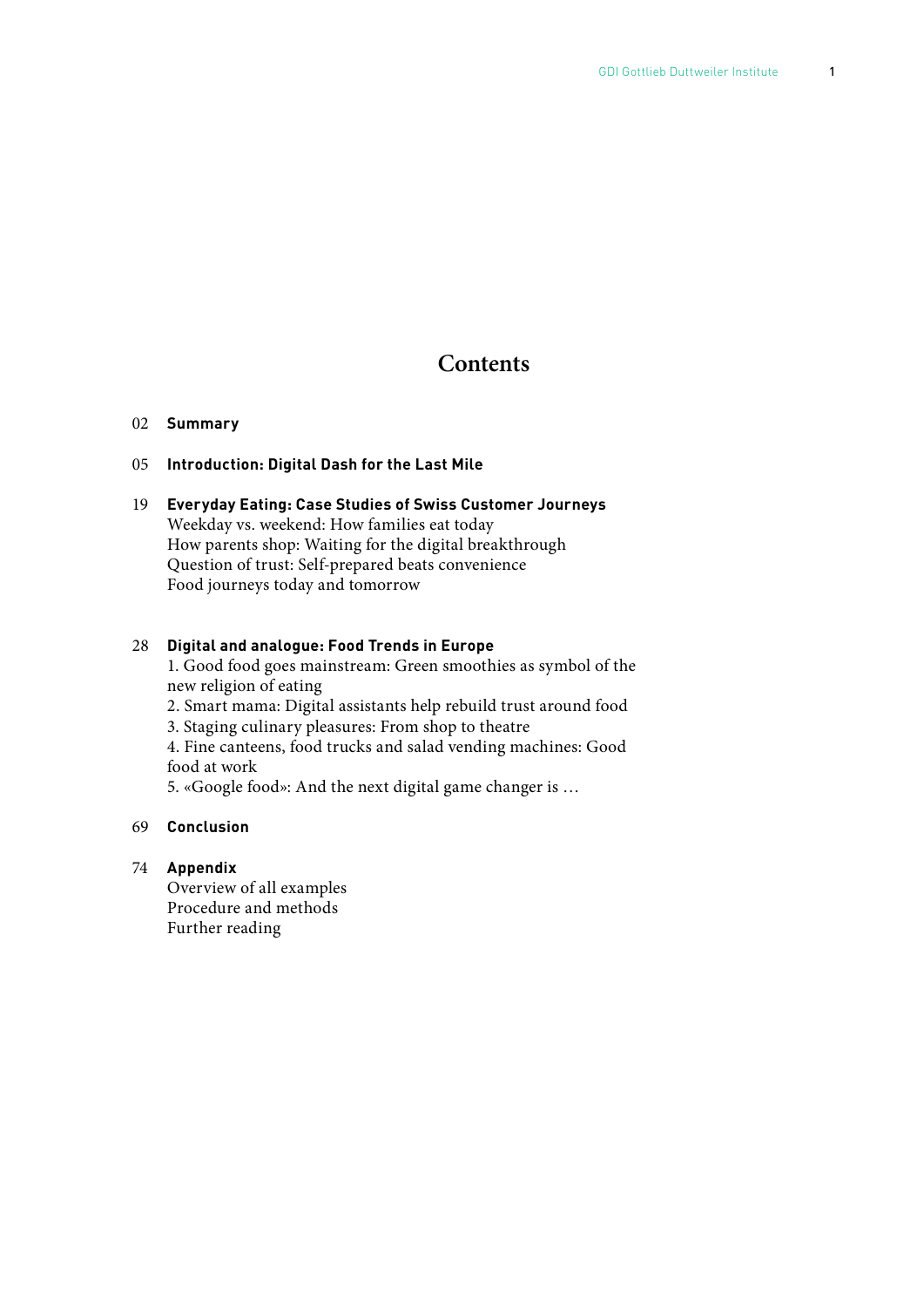# **Summary**

With time at a premium in everyday life, the average European is only too happy to make use of the enormous choice in convenience products. While this is practical, it hardly satisfies the desire for the absolute authenticity of fresh, natural, local, organic food. For this reason, supply-side science and demand-side romance long seemed to be essentially irreconcilable.

Recently, as products have improved this has been changing: convenience and take-away offer organic and fresh products, and consumers themselves innovate and slip into the role of producers. Consumers are still fundamentally sceptical, but the gap has narrowed. Consumers' demands for greater transparency have borne fruit and they are steadily learning to empower themselves by joining food cooperatives and becoming market gardeners, gardeners, chefs, providers or waste recyclers.

Chefs and producers, too, are no longer satisfied with set roles, but looking to networking and multidisciplinary interaction.

Central to this new awareness is «good food», which many now equate with «good living»: healthy, ethically responsible and sustainable. The green smoothie is symbolic of this trend to unite the good (romance) with the practical (science) in what increasingly resembles a substitute religion that is attracting crowds of disciples in secularised, rich western cities such as Copenhagen, Vienna, Zurich, London and Milan. Church attendance is giving way to street food festivals, veganism and locavore initiatives.

The spread of the food gospel is primarily a digital phenomenon, preached via apps, online platforms and other smart assistants. They enhance the range of eating choices and drive the unrestricted re-

mixing of who produces, processes, distributes and consumes what how. This sets the stage for unprecedented distribution struggles ahead, and one of the most important will be the dash for the last mile. Whoever wins this will dominate food consumption in the future, whether in retail, gastronomy or production.

For this reason, food professionals need to understand other product developments and innovations: concepts such as Uber and Instacart also embrace and change the world of food – fundamentally. The message for the future across the entire food value added chain is: bits over bites. For, when goods head for the customer, and no longer vice versa, software has become more important than infrastructure. This enables small providers, such as family-run restaurants, to distribute their products to a new clientele – without having to invest capital and run up debt. To win, you just need to be present on the user's smart device and aggregate and communicate the right data.

Internet giants such as Amazon and Google are already there. But young, innovative tech startups without inhibitions or illusions are also moving into fields formerly the preserve of producers, gastronomes and retailers. They identify gaps and optimise or replace existing products. Nothing in the existing supply chain is sacrosanct. Dynamic and flexible and with a new way of thinking, they are atomising the food industry into its smallest elements; food delivery services are already well on the way to uberisation.

These upheavals, together with the blurring and disappearance of erstwhile boundaries and barriers between industries and sectors and the growth in product diversity, will continue the drive for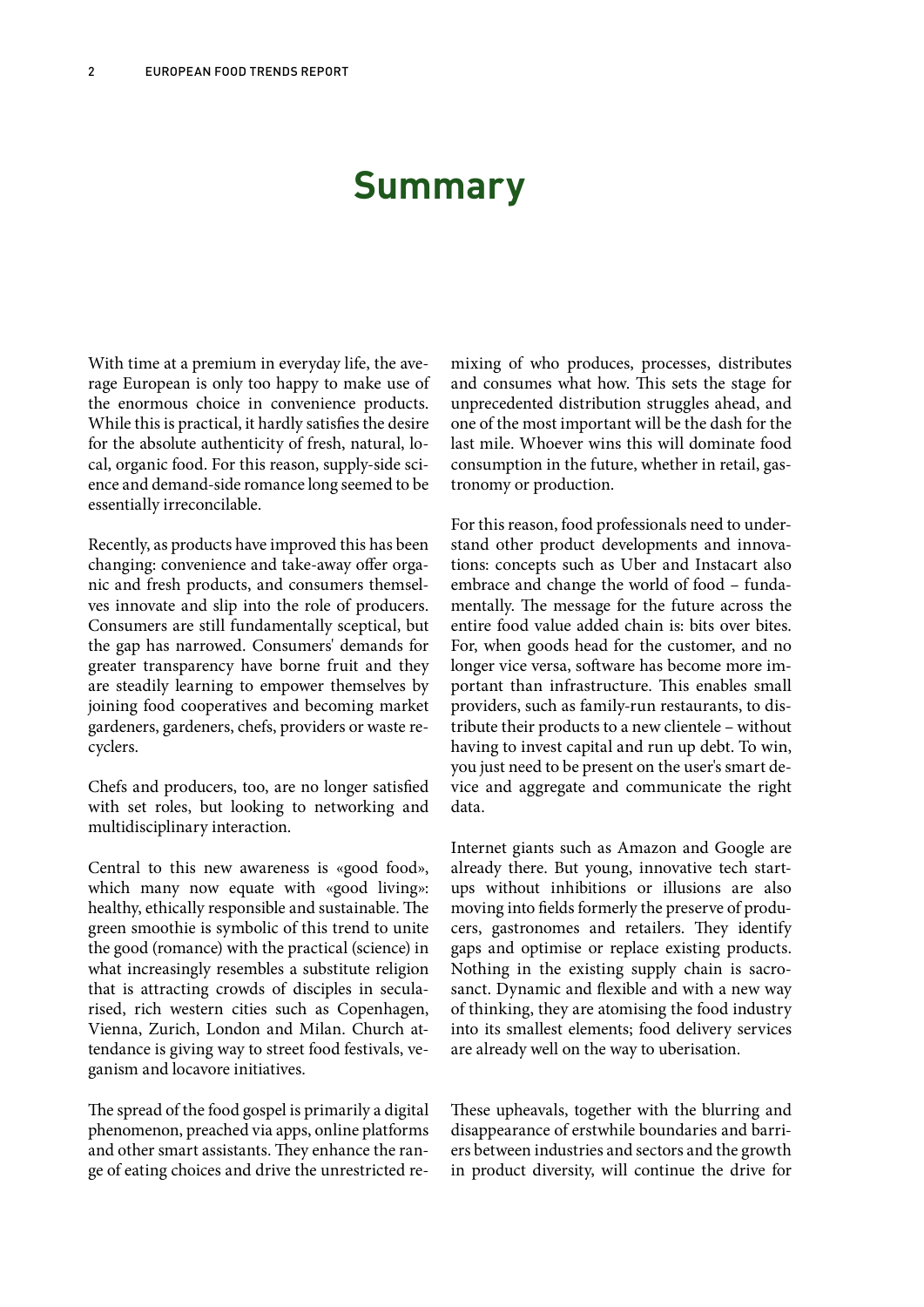greater transparency. Once people are confident about this, they will experience food as a pleasure. People still long for inspiration and sensuousness. Brick-and-mortar locations to shop and eat will, therefore, remain important even when online shopping finally becomes simpler and more enjoy able than today, more versatile and flexible, and cheaper delivery services have displaced outdated concepts. The prerequisite for shops (and restau rants), however, is to know how to combine pro ven strengths with new needs. Combined concepts of shops and restaurants, and of online and offline, will continue to advance. Reservations systems are already benefiting from ongoing technological innovations. In the future where people dine and what they eat will increasingly depend on systems that integrate ordering, evaluation and reservation, a «Google Food», so to speak. This will further power the drive for transparency: as Airbnb and Uber demonstrate, such apps will enable producers, retailers, gastronomes and con sumers to openly provide feedback about one another.

The basic challenge at all levels, micro and macro, will still be how to reconcile science and romance, in particular at the touch points where consumers make their decisions about food and eating. Un less established food professionals fight back, they will be swept aside by the new techies (whether giants like Google or small start-ups).